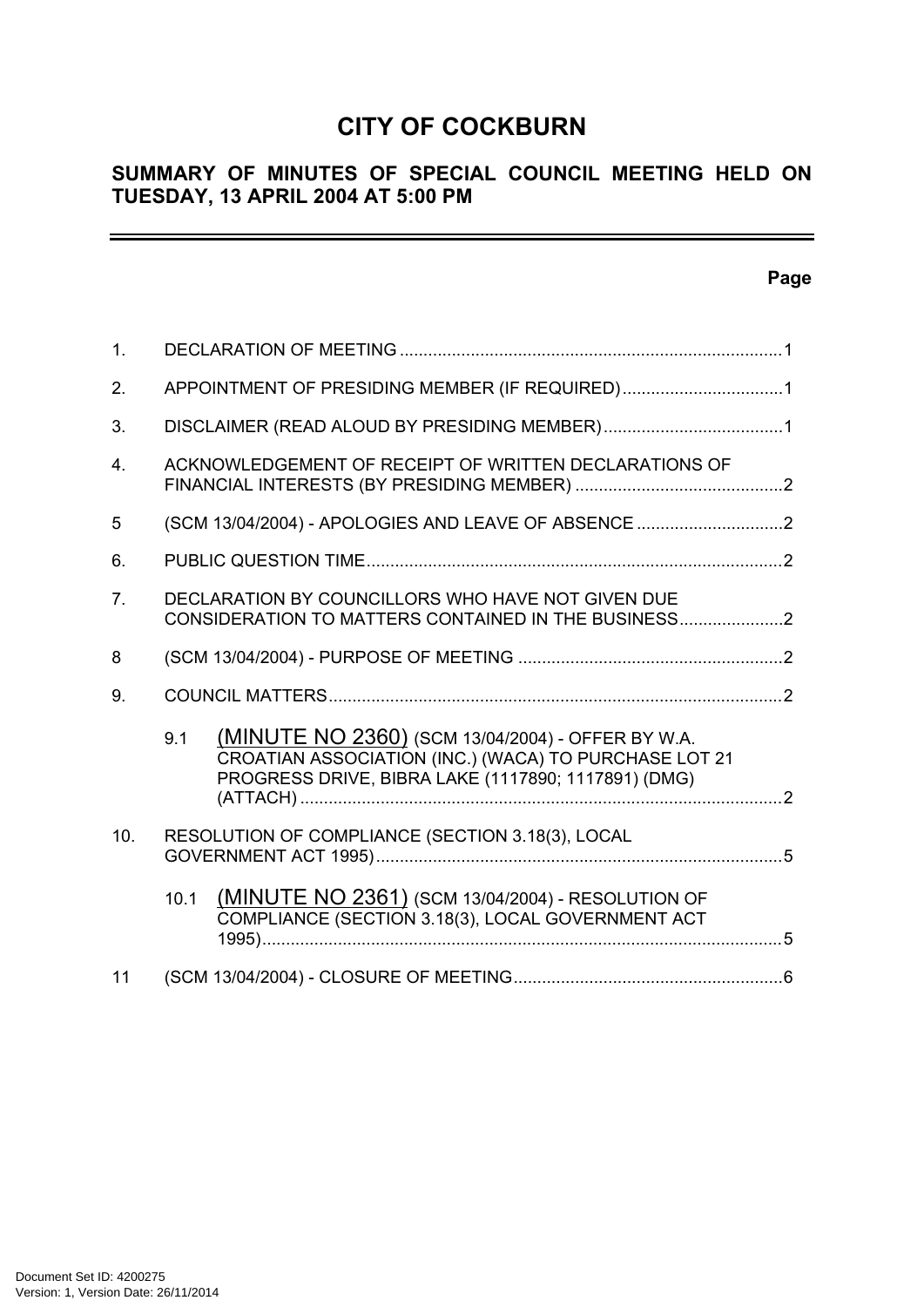Document Set ID: 4200275<br>Version: 1, Version Date: 26/11/2014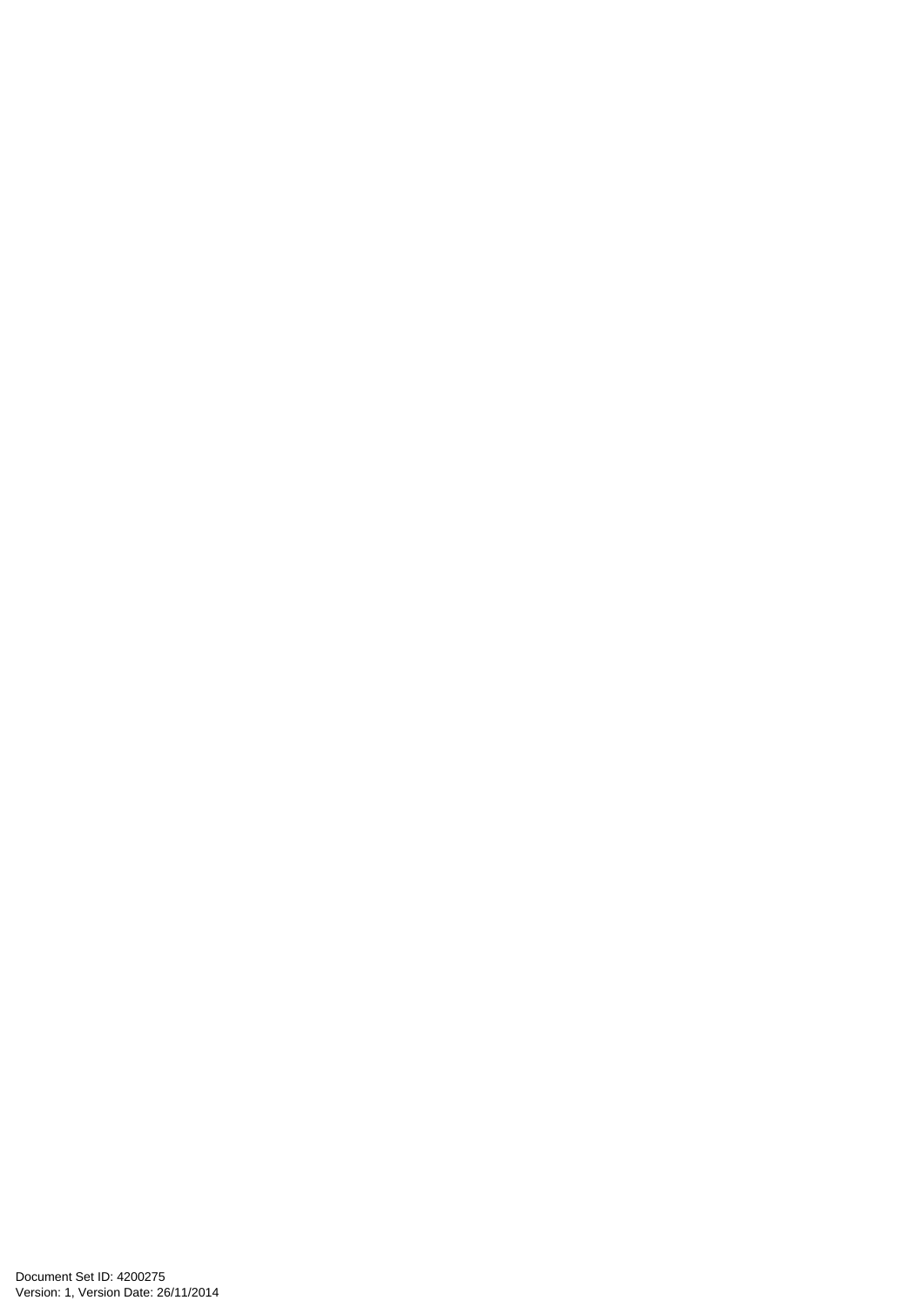# **CITY OF COCKBURN**

## **MINUTES OF SPECIAL COUNCIL MEETING HELD ON TUESDAY, 13 APRIL 2004 AT 5:00 PM**

#### **PRESENT:**

### **ELECTED MEMBERS**

| Mr S Lee            |   | Mayor                          |
|---------------------|---|--------------------------------|
| Mr R Graham         |   | Deputy Mayor                   |
| Ms A Tilbury        |   | Councillor (Arrived at 5.01pm) |
| Mr I Whitfield      |   | Councillor                     |
| Mrs S Limbert       | - | Councillor                     |
| Mr M Reeve-Fowkes - |   | Councillor                     |
| Mrs V Oliver        |   | Councillor                     |
|                     |   |                                |

#### **IN ATTENDANCE**

| $\sim$ 100 $\mu$ | <b>Chief Executive Officer</b>                    |
|------------------|---------------------------------------------------|
| $\sim 100$       | Director, Community Services (Arrived at 5.03pm)  |
| $\sim 100$       | Director, Finance & Corporate Services            |
| $\sim 100$       | <b>Assistant Secretary to Executive Secretary</b> |
|                  |                                                   |

## <span id="page-2-0"></span>**1. DECLARATION OF MEETING**

The Presiding Member declared the meeting open at 5.00pm.

## <span id="page-2-1"></span>**2. APPOINTMENT OF PRESIDING MEMBER (If required)**

Nil.

#### <span id="page-2-2"></span>**3. DISCLAIMER (Read aloud by Presiding Member)**

Members of the public, who attend Council Meetings, should not act immediately on anything they hear at the Meetings, without first seeking clarification of Council's position. Persons are advised to wait for written advice from the Council prior to taking action on any matter that they may have before Council.

#### **AT THIS POINT, THE TIME BEING 5.01PM, CLR TILBURY JOINED THE MEETING.**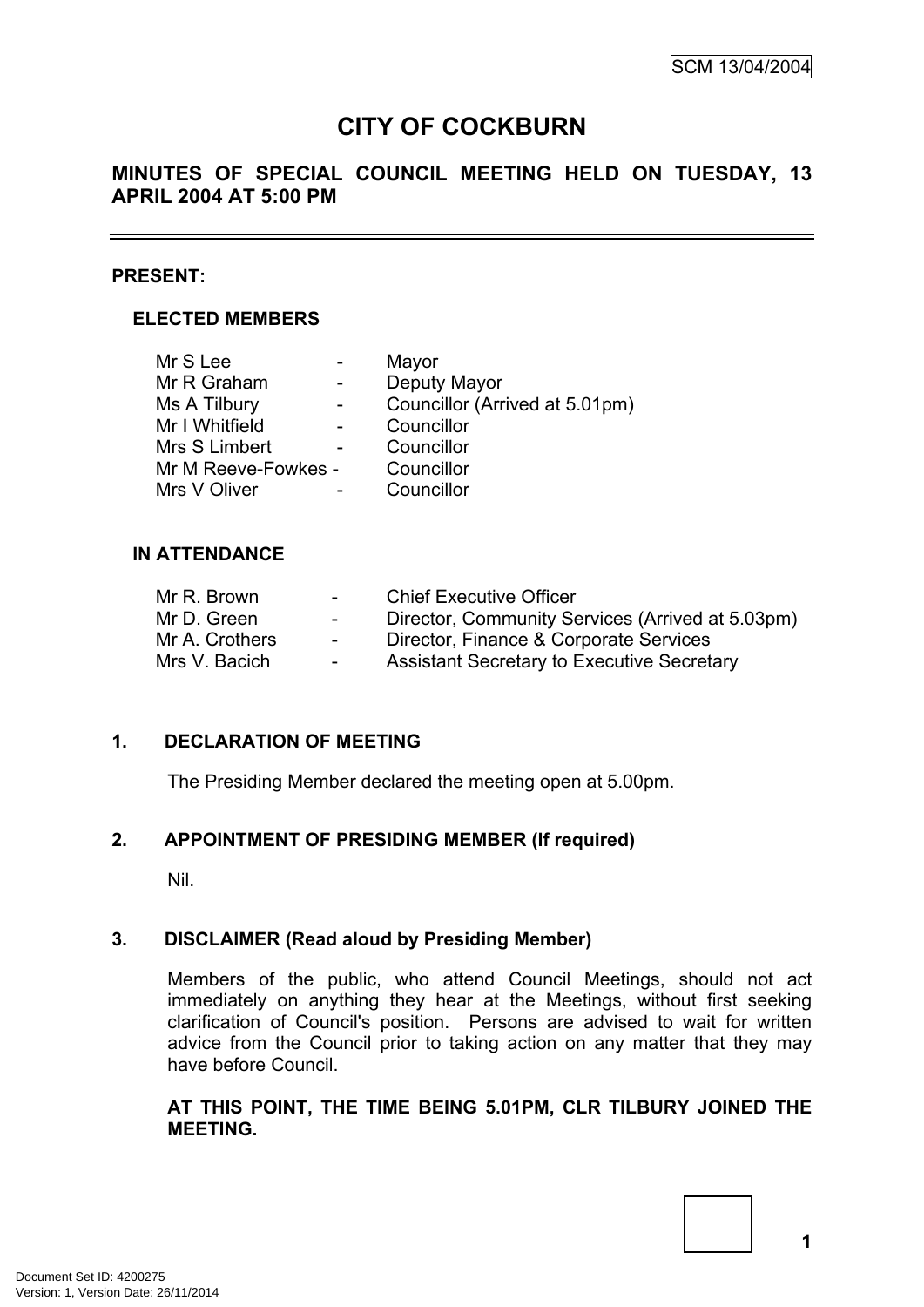## <span id="page-3-0"></span>**4. ACKNOWLEDGEMENT OF RECEIPT OF WRITTEN DECLARATIONS OF FINANCIAL INTERESTS (by Presiding Member)**

Nil

### <span id="page-3-1"></span>**5 (SCM 13/04/2004) - APOLOGIES AND LEAVE OF ABSENCE**

Clr A. Edwards Apologies Clr L. Goncalves Apologies

### **AT THIS POINT, THE TIME BEING 5.03PM, DON GREEN JOINED THE MEETING.**

## <span id="page-3-2"></span>**6. PUBLIC QUESTION TIME**

Nil

## <span id="page-3-3"></span>**7. DECLARATION BY COUNCILLORS WHO HAVE NOT GIVEN DUE CONSIDERATION TO MATTERS CONTAINED IN THE BUSINESS**

Nil

## <span id="page-3-4"></span>**8 (SCM 13/04/2004) - PURPOSE OF MEETING**

The purpose of the meeting is for Council to consider the request by the W.A. Croatian Association (Inc.) for the City to purchase Lot 21 Progress Drive Bibra Lake from the Association, in accordance with the contract of sale between the Association and the City of Cockburn.

## <span id="page-3-5"></span>**9. COUNCIL MATTERS**

#### <span id="page-3-6"></span>**9.1 (MINUTE NO 2360) (SCM 13/04/2004) - OFFER BY W.A. CROATIAN ASSOCIATION (INC.) (WACA) TO PURCHASE LOT 21 PROGRESS DRIVE, BIBRA LAKE (1117890; 1117891) (DMG) (ATTACH)**

#### **RECOMMENDATION**

That Council declines the offer of first refusal to re-purchase Lot 21 Progress Drive Bibra Lake, from the W.A. Croatian Association (Inc.), pursuant to Clause 3.6 of the Contract of Sale between the City of Cockburn and the Association, stamped 4 May 2000.

**2**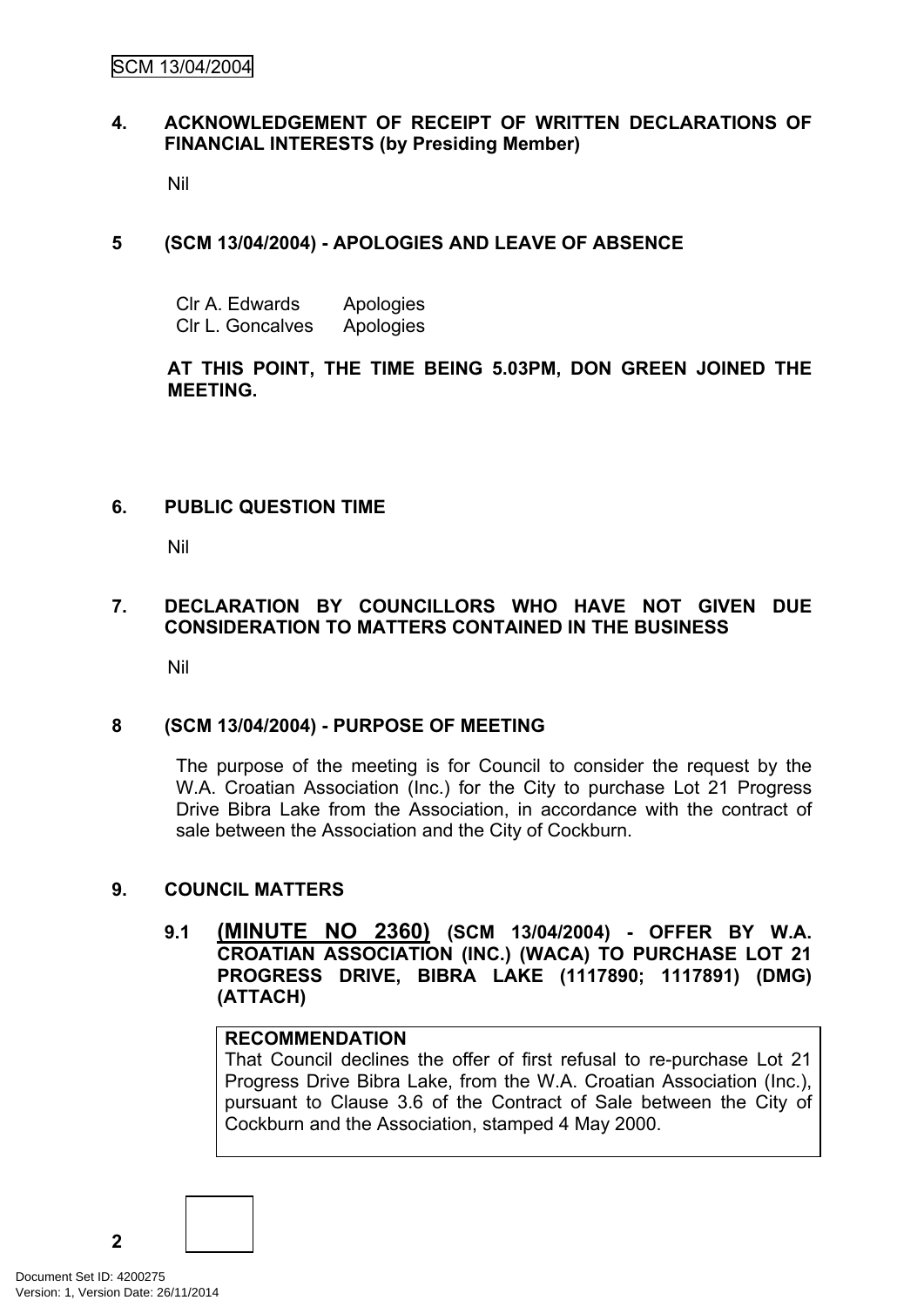## **COUNCIL DECISION**

MOVED Deputy Mayor R Graham SECONDED Clr M Reeve-Fowkes that Council purchases the land at the price nominated in the Valuation Report provided by the Department of Land Information, Valuation Services (previously known as the Valuer General's Office) on 7 April, 2004, in accordance with it's entitlement as provided in Clause 3.6 of the Contract of Sale between the City of Cockburn and the W.A. Croatian Association, stamped 4 May, 2000, with the required funds to be drawn from the Land Development Reserve Fund.

## **CARRIED BY ABSOLUTE MAJORITY OF COUNCIL 7/0**

## **Explanation**

Council has had considerable prior dealing in relation to the land and therefore, has corporate knowledge that is valuable to it's future development. It is considered that there is a community benefit associated with Council involvement in the progress of the land's development, in whatever form that may take, and it is noted that purchase of the land does not affect the Council's financial position in the immediate term.

## **Background**

In May 1998, the Valuer General's Office was requested to provide a market valuation (unserviced) for Lot 21 Progress Drive and the property was valued on the basis of the information in the diagram attached marked A.

The land in question was sold to the WA Croatian Association (Inc) for the sum of \$220,000 in accordance with the provided valuation for an unserviced lot with development restrictions. The sale was governed by a Contract of Sale and clause 3.6 thereof (see attached marked B) stated that "*If the City wishes to exercise the right of first refusal the City must, within 14 days … serve on the Association an executed Contract of Sale.*" Council has certain obligations in that the purchase price is to be determined by the Valuer General.

Before subdivision of the original Lot 14 Progress Drive could be effected, the conditions of subdivision approval had to be cleared so as to create the lots the subject of the subdivision. Lot 21 Progress Drive was created for the purpose of selling it to the WA Croatian Association for the development of clubrooms and Lot 22 was to be leased to the Association and the Association had to develop a soccer pitch on Lot 22 within a specific time. The Association failed to satisfy the terms of the Lease for Lot 22 and therefore, Council issued a Notice of Default to the Association to rectify the default within 28 days. The default was not rectified within the specified time and therefore Council decided to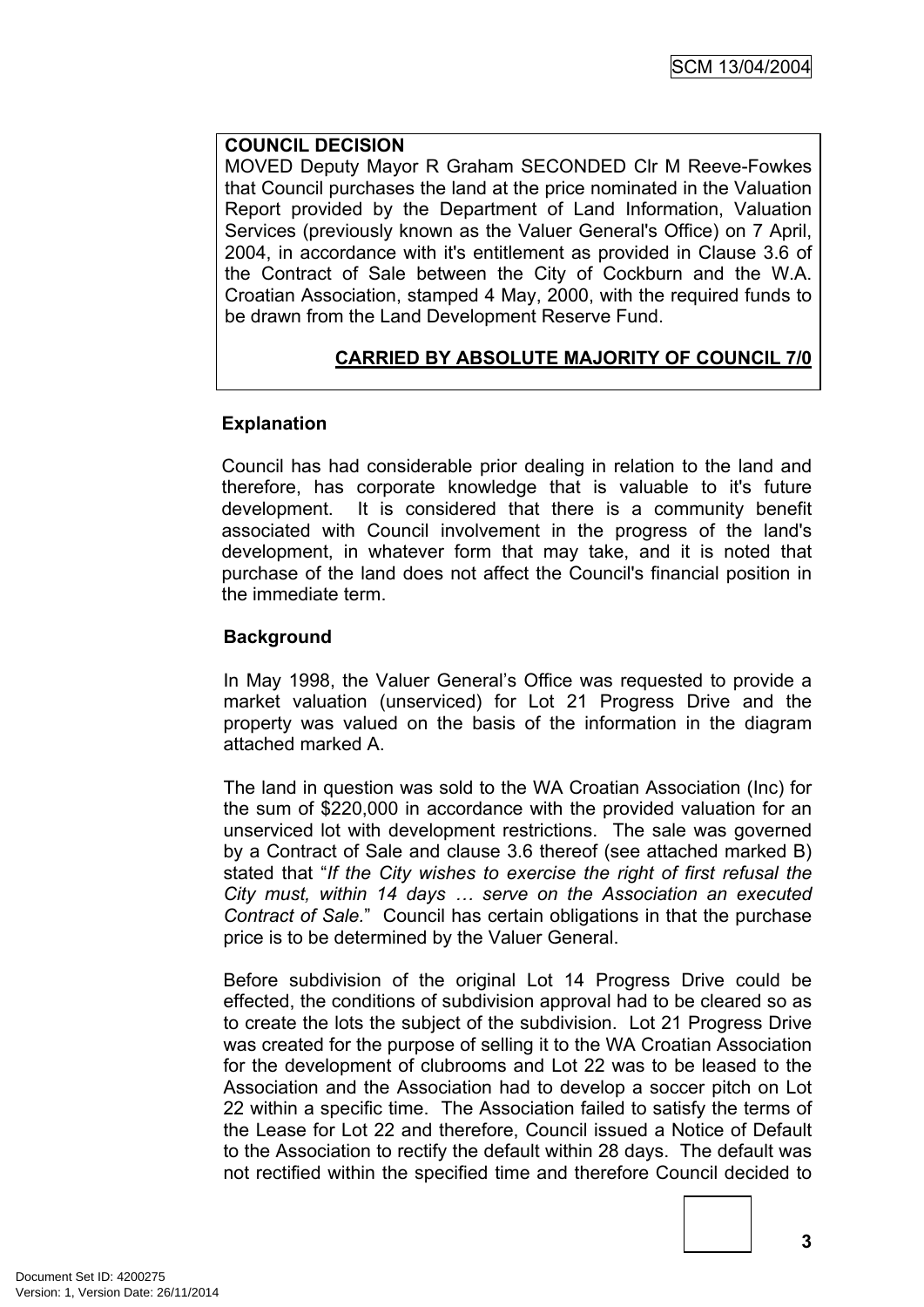cancel the Lease. The Association acknowledges that the anticipated potential of the development cannot be achieved and has decided to sell Lot 21 Progress Drive.

To clear the original conditions of subdivision relating to Lot 14 Progress Drive, Council supervised the provision of services to the Lot. The Water Corporation provided the sewer connection. The water connection to the property was funded by the Association (\$64,891) and the provision of electricity funded jointly by Council (\$6,881) and the Association (\$13,763).

#### **Submission**

By letter received by Council on 31 March 2004, the WACA has informed Council that it proposes to sell Lot 21 Progress Drive Bibra Lake, and offers Council the first right of refusal to purchase the land pursuant to the original Contract of Sale.

#### **Report**

Having regard for the information above, Council requested the Valuer General to provide a market valuation for Lot 21 Progress Drive as a serviced lot, bearing in mind the substantial area of the Lot which remains non-developable because of conservation values.

This information was received by Council on 7 April 2004, and is provided under separate cover as a confidential attachment.

In assessing the Valuation Report, it is not considered that Council will benefit in any substantial way through the re-purchase of the property, bearing in mind its limited usage potential.

Similarly, the sale of the property by WACA to any third party could only be on the basis of its limited development capacity, owing to its land use zoning and location.

Unless Council had a specific intention for the future use of Lot 21, it is recommended that Council declines the first right of refusal for its purchase, as provided for in the Contract of Sale between WACA and the City.

The remaining two lots within the location, being Lot 22 and Part Lot 14, will continue to be owned in freehold by the City and would not require any amendment to their current form, in the event Council wished to pursue development suited to the land in future.

This scenario would also apply in the event Council decided to purchase Lot 21, as the three separate lots could be considered for future development in either a "broad acre" form, or within the scope of their separate boundaries.

**4**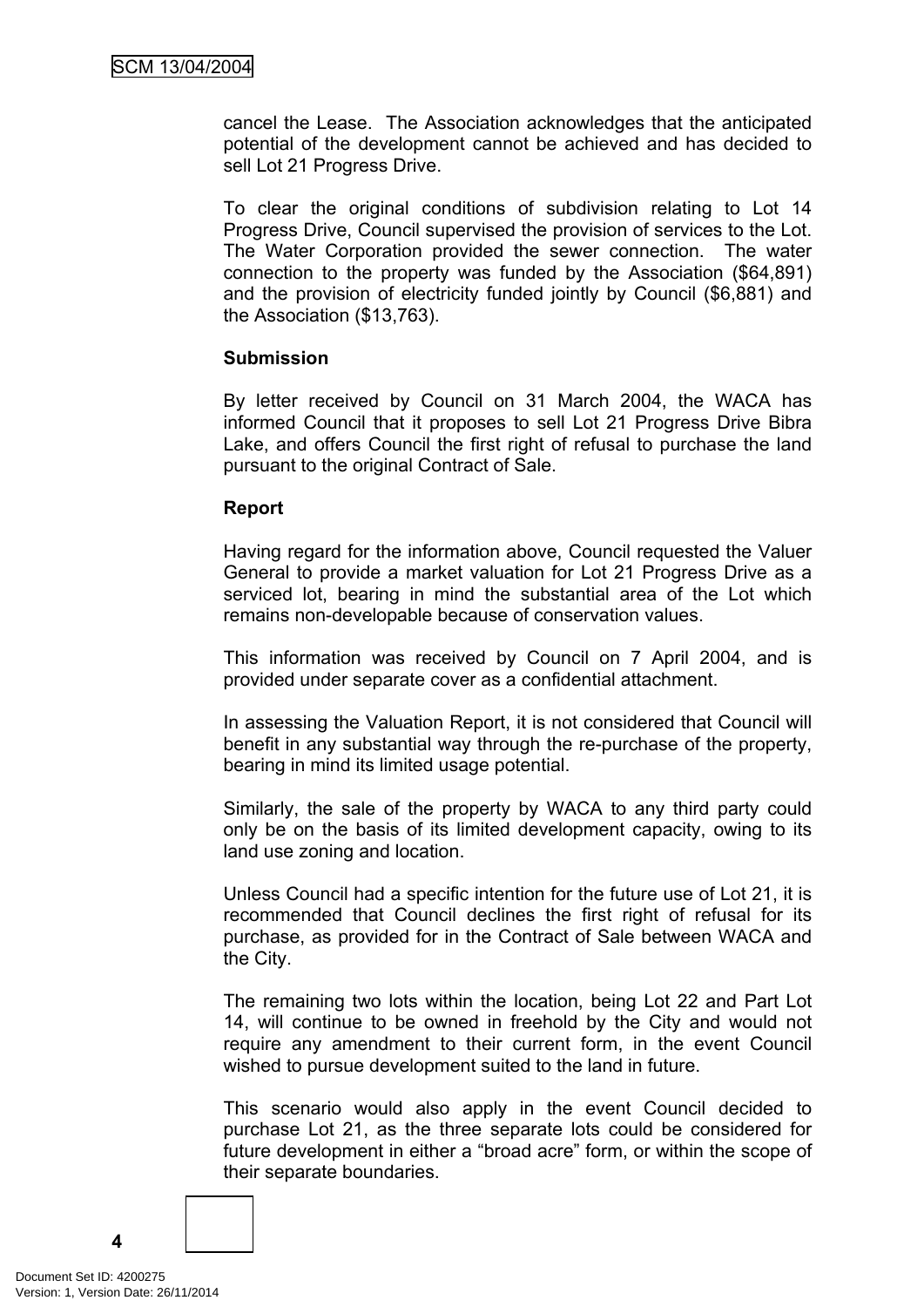On balance, there would appear to be no commercial or other advantage in Council re-purchasing Lot 21 at this time.

#### **Strategic Plan/Policy Implications**

Key Result Area "Managing Your City" refers.

#### **Budget/Financial Implications**

Nil, unless Council determined to purchase the land, in which case, funds would need to be drawn from the Land Development Reserve Fund.

#### **Legal Implications**

This matter is subject to a Contract of Sale between Council and WACA, stamped 4 May 2000. Clause 3.6 of the Contract specifically refers.

#### **Community Consultation**

N/A

#### **Implications of Section 3.18(3) Local Government Act, 1995**

Nil.

## <span id="page-6-0"></span>**10. RESOLUTION OF COMPLIANCE (Section 3.18(3), Local Government Act 1995)**

<span id="page-6-1"></span>**10.1 (MINUTE NO 2361) (SCM 13/04/2004) - RESOLUTION OF COMPLIANCE (SECTION 3.18(3), LOCAL GOVERNMENT ACT 1995)**

#### **RECOMMENDATION**

That Council is satisfied that resolutions carried at this Meeting and applicable to items concerning Council provided services and facilities, are:-

- (a) integrated and co-ordinated, so far as practicable, with any provided by the Commonwealth, the State or any public body;
- (b) not duplicated, to an extent Council considers inappropriate, services or facilities as provided by the Commonwealth, the State or any other body or person, whether public or private;